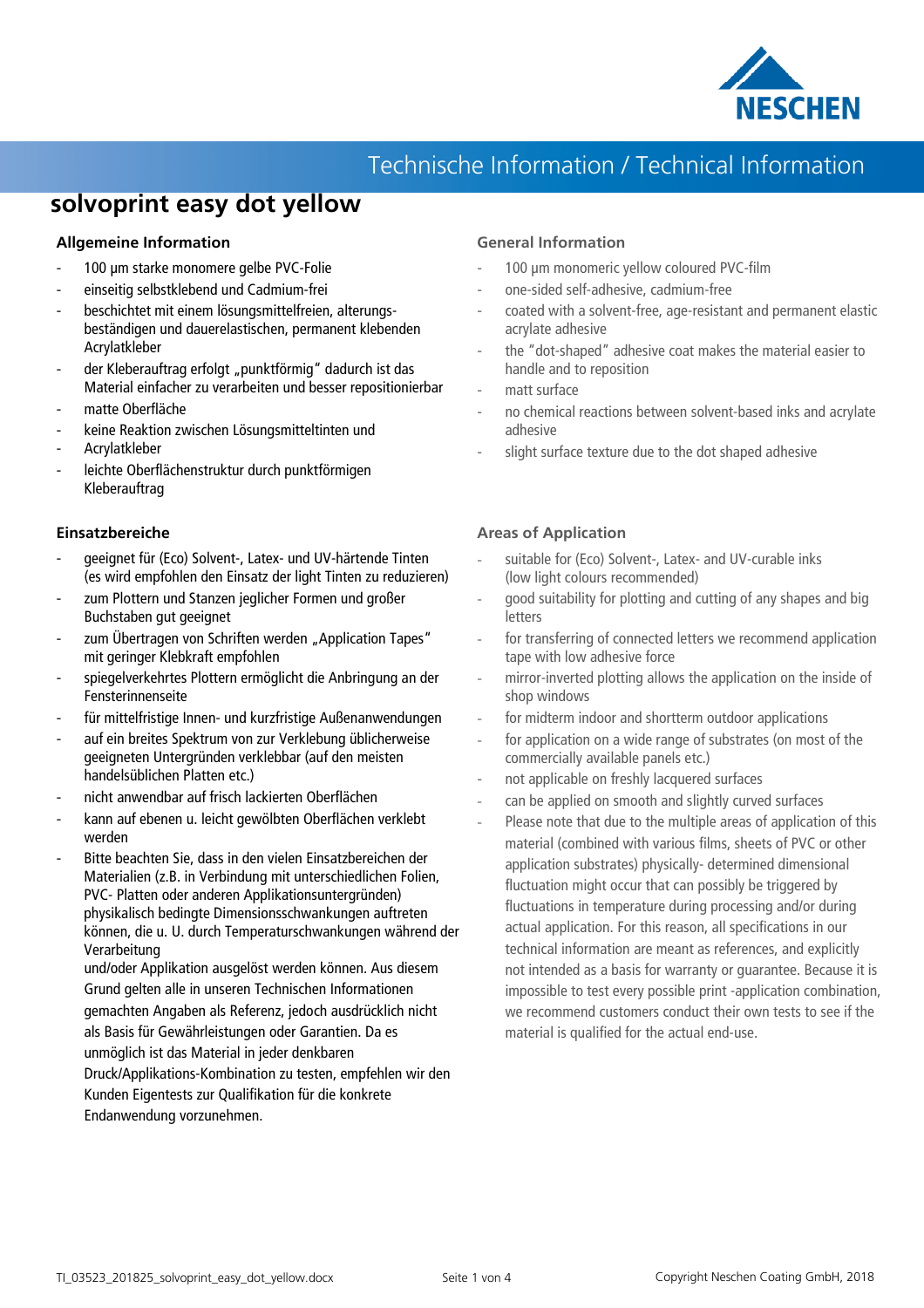

# **solvoprint easy dot yellow**

#### **Verarbeitungshinweise**

- für beste Druckergebnisse wird empfohlen die light Farben zu reduzieren
- von fast allen Untergründen einfach zu entfernen
- auf PVC-Untergründen verklebt, kann der Kleber beim Entfernen der Folie Rückstände hinterlassen
- Das zeitnahe Entfernen der Folie von aufgeheizten Oberflächen (z. B. Schaufenster, Stahlblech etc.) wird nicht empfohlen, da sonst der Kleber komplett umspulen kann. In diesen Fällen empfehlen wir Material und Oberfläche vor dem Entfernen "abkühlen" zu lassen.
- zur Vermeidung von weiteren Problemen bei Verarbeitung/ Laminierung unbedingt vollständiges Durchtrocknen des Druckes erlauben (min. 24 Std einhalten)
- stehende Lagerung im Originalkarton wird empfohlen
- die Oberfläche der zu beklebenden Fläche sollte sauber und frei von Verunreinigungen sein
- **Nassverklebung wird nicht empfohlen**
- möglicherweise auftretende Kleberrückstände können mit Hilfe von Brennspiritus wieder entfernt werden
- das Ziehen der Folie sollte auf ein geringes Maß beschränkt bleiben, um starkem Schrumpf vorzubeugen
- Kantenschrumpf kann bei W-PVC- Folien innerhalb der Lagerung auftreten
- aufgrund der glänzenden Oberfläche sind auftretende Druckstellen (Transporträder, Stapeldruck etc. ) nicht zu vermeiden
- Rollen IMMER zusammen mit dem Etikett / dem Label aufbewahren - ohne Batchnummer können keinerlei Rückfragen bzw. Reklamationen bearbeitet werden!
- um Tunnelbildung zu vermeiden, sind selbstklebende Medien stets mit der Druckseite nach außen aufzuwickeln. Der Rollendurchmesser sollte 3 Zoll (ca. 76mm) nicht unterschreiten.
- Alle verfügbaren Produktinformationen und Zertifikate finden Sie auf unserer Homepage unter: http:/www.neschen.de/graphics/druckmedien/

#### **Vorteile / Besonderheiten**

- sehr gute Druckqualität
- unproblematische, blasenfreie Verklebung durch "Tüpfelkleberbeschichtung"
- weitere Informationen bzw. einen Überblick über die Neschen Produktpalette finden Sie auf: www.neschen.de

#### **Processing & Handling**

- printing profiles with low amounts of light colours are recommended to reach the best printing performance
- easy to remove from nearly all substrates
- mounted on PVC-surfaces, it can remain residue of adhesive when removing
- The removing of the film from heated surfaces (e.g. shop windows, steel surfaces, etc.) is not recommended, otherwise the adhesive may completely stay on the surface. In such cases we recommend cooling down the material and the surface before removing.
- to avoid problems in processing/lamination ensure adequate drying before lamination - drying time of min. 24 hours is recommended
- storage is best to be done in upright position in the original case
- surfaces must be properly prepared and free of contamination
- **applying by assistance of water is not recommended**
- possibly arising adhesive residues can be removed with help of denatured alcohol.
- stretching should be minimized as much as possible to prevent excessive shrinking
- shrinking of the edges on monomeric vinyl may occur during storage time
- due to its glossy surface pressure marks may appear during handling (transport rollers etc.)
- ALWAYS the rolls store together with the label respectively batch number! Without batch number or production number, no requests or claims can be accepted!
- in order to avoid "tunneling", self-adhesive media should always be wound with the printed side outside. The diameter of the roll should be bigger than 3 inch (app. 76 mm).
- you can find all of available product information and certifications at our homepage: http://www.neschen.de/graphics-en/print-media/

#### **Advantages / Special Features**

- very good print quality
- "dot-shaped" adhesive coating allows easy and bubble free positioning
- more information and an overview about Neschen products you can find at: www.neschen.de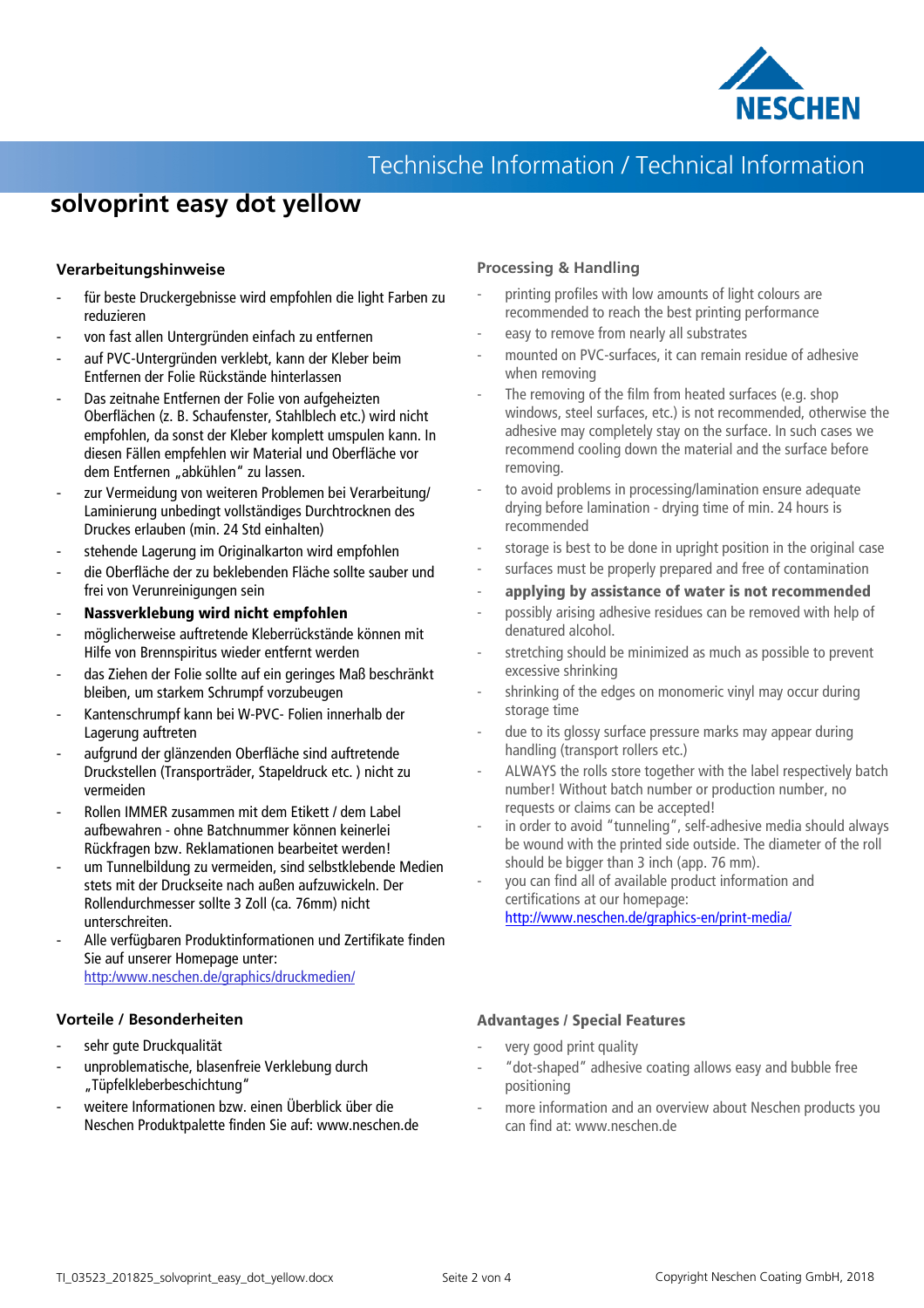

# **solvoprint easy dot yellow**

#### **Technische Daten / Technical Data**

Träger / Carrier

| Trägermaterial / Film type                                      | Weich PVC-Folie, monomer, gelb, matt<br>Soft PVC-film, monomeric, yellow, matt                                                                                       |                                |                                            |  |
|-----------------------------------------------------------------|----------------------------------------------------------------------------------------------------------------------------------------------------------------------|--------------------------------|--------------------------------------------|--|
| Dicke [µm] / Thickness [µm]                                     | $100 \pm 10$                                                                                                                                                         |                                | approx.: 3.9 mil                           |  |
| Flächengewicht [g/m <sup>2</sup> ] / Weight [g/m <sup>2</sup> ] | $122 \pm 10$                                                                                                                                                         |                                |                                            |  |
| Glanzgrad / gloss [Skalenteile/scale units]                     | < 20                                                                                                                                                                 | 85° Meßwinkel/ measuring angle |                                            |  |
| sichtbare Gelpartikel/ visible gel particles                    | Die Sichtbarkeit einzelner Gelpartikel kann nicht grundsätzlich<br>ausgeschlossen werden<br>in principle, the visibility of single gel particles cannot be ruled out |                                |                                            |  |
| Dimensionsstabilität MD/CD [mm]/                                | $MD: \le -0.6$                                                                                                                                                       |                                | Finat 14*, verklebt auf Aluminium/ affixed |  |
| dimesional stability MD/CD [mm]                                 | $CD: ≤ -0.3$                                                                                                                                                         | to aluminium                   |                                            |  |
| L*a*b* Wert/ L*a*b* value                                       | Farbabweichungen können nicht grundsätzlich ausgeschlossen<br>werden.<br>in principle, colour deviations cannot be ruled out                                         |                                |                                            |  |

#### Kleber / Adhesive

| <b>Basis / Adhesive type</b>            | Polyacrylat Dispersion, Tüpfel<br>polyacrylate dispersion, dots |                |            |  |
|-----------------------------------------|-----------------------------------------------------------------|----------------|------------|--|
| pH-Wert / pH-value                      | ca. $\sqrt{a}$ approx. $\sqrt{2}$ , 0                           |                |            |  |
| Klebkraft / Adhesive strength [N/25 mm] | 10 min: $> 1,0$                                                 | $24h:$ $> 1.5$ | AFERA 4001 |  |

Abdeckung / Masking

| <b>Materialtyp / Type</b>                 | einseitig silikonisiertes Papier, weiß<br>one- sided siliconised paper, white |                                          |                 |
|-------------------------------------------|-------------------------------------------------------------------------------|------------------------------------------|-----------------|
| Dicke / Thickness [µm]                    | $104 \pm 6$                                                                   |                                          | approx. 4.1 mil |
| <b>Flächengewicht</b> / Weight $[g/m^2]$  | $120 \pm 5$                                                                   |                                          |                 |
| <b>Trennkraft / Removal force [mN/cm]</b> | 20-60                                                                         | Abzugsgeschwindigkeit / speed 300 mm/min |                 |